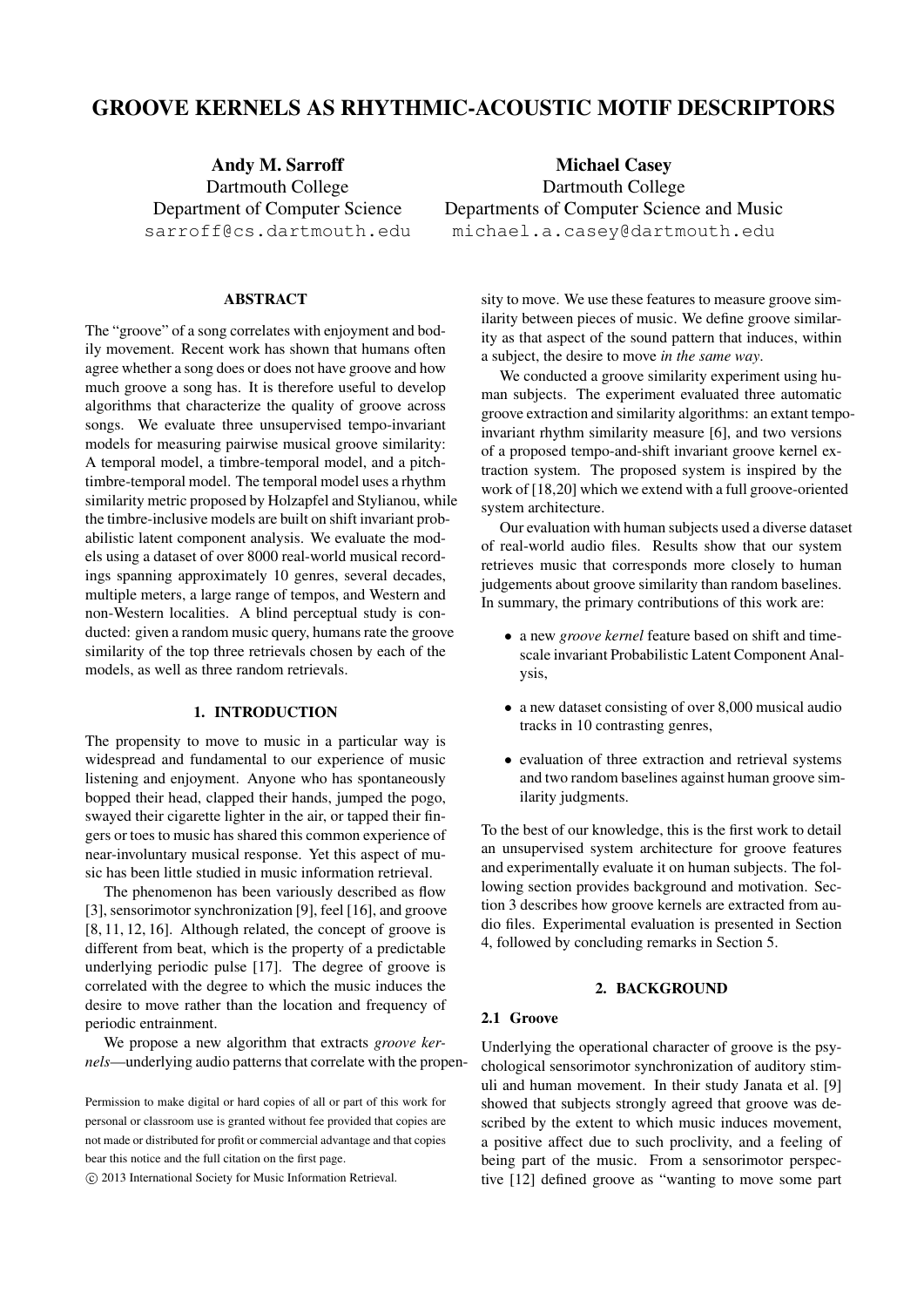of the body in relation to some aspect of the sound pattern". Other studies consider timing deviations [1], or temporal discrepancies [11], with respect to precise metronomic timing as the source of the groove, relating these to expressiveness and proclivity for motion. Pressing describes groove, or feel, as a "firmly structured temporal matrix" [16]. It is a temporal foundation and an emergent phenomenon formed out of concurrent recurring pulses (a stable sense of tempo), perception of a cycle of time that lasts for 2 or more pulses, and is effective in engaging synchronization of bodily movement.

Following [16] we take the position that groove induces characteristic responses in subjects and these responses stem from specific repeated acoustic patterns. Substantially different patterns induce different tendencies of motion, therefore the feel or the groove is different. Music that grooves is characterized by strong repetition. Therefore also following [16], we expect to observe a foundational "temporal matrix" that expresses the acoustic pattern corresponding to a particular groove at the time scale of roughly two bars. We hypothesize that such foundational patterns are invariant to shifts in time (i.e. within a song) and shifts of tempo (i.e. between songs).

### 2.2 Beat, Meter, Rhythm

To express invariance to shifts in tempo the description of groove must be normalized to the concept of beat. Alignment of a temporal matrix to the beat is not enough for comparisons between musical excerpts. There must also be a way to normalize for the phase of a temporal pattern with respect to beat hierarchy, or meter. There are two approaches to this problem: bar extraction and circular shifting of the temporal matrix. If we wish to represent groove as a multi-bar pattern, then we must rely on circular shifting.

Holzapfel et al. [6] addresses tempo invariant representations of rhythm at multiple time scales, therefore characterizing multi-scale rhythm. This work is unique in that it provides a scale-invariant song-level rhythm descriptor for music. Holzapfel et al. show that music with similar albeit complex rhythmic structure may be successfully categorized, even when the tempos are rather different. Therefore we see their algorithm as a candidate representation for groove similarity.

#### 2.3 Rhythm Retrieval and Classification

While groove retrieval has not been explicitly treated by the music information retrieval community, rhythm classification and retrieval has been studied in recent years. Rhythm similarity metrics typically extract a rhythm descriptor that exhibits tempo-invariant properties. For instance [5] measures pairwise rhythm similarity using beat spectra based upon beat-synchronous low level features. Pattern segmenting is used in conjunction with dynamic time warping of acoustic features for pairwise rhythm similarity in [13].

The annotation of a large-scale rhythm-based dataset is expensive. Several authors have leveraged the music recordings available at the Ballroom Dancer's website <sup>1</sup> which have tempo and genre annotations. With this dataset authors have presented the results of genre classification tasks using rhythm descriptors such as amplitude envelopes of bar/beat synchronous features [4]; log-scale autocorrelation of onset strength signals [10]; fluctuation patterns [15]; and spectral rhythm patterns [14]. The success of many of these approaches is augmented when tempo metadata from the dataset is included. Hence the experimental results reported often reflect a semi-supervised approach.

### 2.4 Shift-Invariant Representation

To extract the most salient repeated aspects of the music we use shift-invariant probabilistic latent component analysis (SI-PLCA) [18]. A convolutional variant of non-negative matrix factorization (NMF), SI-PLCA places NMF in an explicitly Bayesian framework and extracts time-frequency components that are stable to shifts in time or frequency.

Our work focuses on time-shift invariant PLCA. Given a nonnegative matrix  $V$ , time-shift invariant PLCA factorizes V such that  $V \approx \sum_k z_k W_k * \mathbf{h}_k$ , k is an index to the factor components,  $Z$  is a diagonal matrix containing mixing coefficients, and ∗ is the convolutional operator. In our models we extract one component. Hence  $z = 1$ , W is a two-dimensional matrix, and h is a vector. We refer to  $W$  as a kernel and  $h$  as an activation function locating the kernel at multiple positions in a track.

Weiss and Bello [20] used SI-PLCA to evaluate song structure segmentation in a Beatles data set. They employed chroma features to extract multiple phrase-level blocks within songs whereas we use constant-Q spectral and cepstral features to extract single rhythmic kernels at the bar level using different sparseness constraints. Finally, we assessed kernels in a groove similarity task with a large and diverse dataset using human evaluators.

### 3. SYSTEM ARCHITECTURE

The groove kernel is built in four stages. In the first stage, bar and beat detection is performed. In the second stage, beat-synchronous features are extracted and bar/beat activation templates are generated. The third module estimates meter. The fourth stage extracts a shift-invariant groove kernel. The overall architecture is depicted in Figure 1. The details of each stage are described below.

### 3.1 Beat and Bar Tracking

Given a discrete time audio signal, we perform bar and beat tracking using the Queen Mary bar and beat tracker<sup>2</sup> reported in [2, 19]. The meter of the audio is a required input parameter for the bar tracker. Since we do not know the meter of a given musical audio file, we run the bar tracker twice: once assuming 3/4 meter and again assuming 4/4 meter. We note that changing the value of the input parameter to the beat/bar tracker does not affect the estimated

<sup>1</sup> http://www.ballroomdancers.com/

<sup>2</sup> Available as a Vamp plugin at http://isophonics.net/ QMVampPlugins.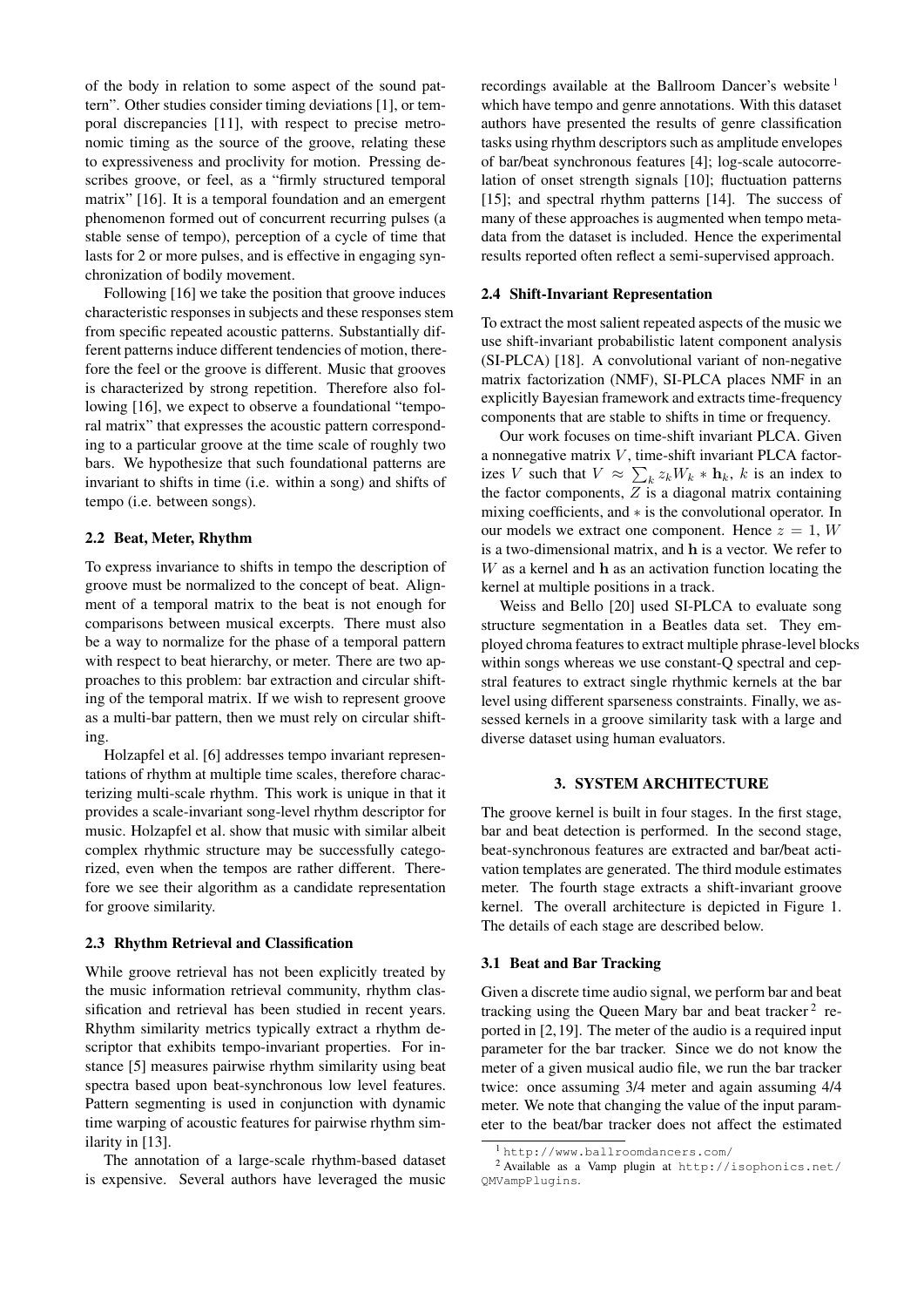

Figure 1. Overview of system architecture.

locations of the beats, only the indices that represent estimated bar onsets. The Queen Mary beat tracker has a reported accuracy of 73.6% when metrical level is not taken into account. The downbeat detector has a reported accuracy of 52.6%. Beat and downbeat tracking is an open problem and these results are comparable to the state of the art.

# 3.2 Beat Synchronous Features and Activation Templates

We extract frequency domain beat synchronous features. In this work, we use two feature types—the Constant Q Fourier Transform (CQFT) and the Low-Quefrency Constant Q Fourier Transform (LCQFT). The CQFT is computed by applying a log frequency-spaced filterbank to the Short Time Fourier Transform (STFT) of the audio signal. The LCQFT is computed by transforming the CQFT of the audio signal to the cepstral domain, applying a low-pass lifter, and inverting the signal back to the log frequency domain, analogous to MFCCs.

There are several parameters to choose when extracting the low level features. In this work, our audio has a sample rate of 22050 Hz; we use 2048-point FFTs over hamming-windowed frames of audio. The hop size is dynamically determined based upon estimated beat locations. The duration of each estimated beat is allocated 16 feature frames. The CQFT is computed using 24 bands per octave beginning at the approximate frequency of the musical note C2, yielding 178 CQFT coefficients per frame. We use 15 lower cepstral coefficients of the CQFT to compute the LCQFT (the first cepstral coefficient is ignored). A linear pre-emphasis is placed over the frequency channels to give higher weight to higher frequencies. This weighting helps SI-PLCA avoid placing too much probability on the lower frequencies.

The CQFT preserves pitch information while reducing spectral resolution at higher frequencies. The liftering stage of the LCQFT effectively removes much of the pitch information from the signal while retaining the timbre information. Hence the CQFT-based model is a pitch-timbretemporal model, while the LCQFT-based model is a timbretemporal model. We refer to the respective models as *G1* and *G2* in the rest of this paper.

We generate several activation templates based upon the



Figure 2. Left:  $H$  descriptor. The  $x$  axis plots the scale coefficient, with  $1 \leq c \leq 100$ , averaged across all frames. Middle: *G1* descriptor. Right: *G2* descriptor.

estimated locations of beats and bars. The templates are used as priors over the activation function h for meter estimation and groove kernel extraction. The amplitudes of the spikes sum to one. A duple meter and a triple meter activation temple are generated without regard to the bar locations. These have a spike every second and third beat, respectively. The templates are used for meter estimation. A duple and triple meter activation template are also generated for groove kernel extraction. The duplemeter activation template has a spike every fourth beat and the triple meter activation template has a spike every third beat. These templates are organized such that the first spike is centered on the estimated location of the first bar line.

# 3.3 Meter Estimation

We do not know *a priori* what the meter of a given song is. To extract an effective groove representation in the following stage, we set the size of the kernel based upon a meter assumption. In this stage, we make a decision about the meter assumption using the log probabilities of two SI-PLCA models.

The meter estimation activation templates are given as prior probabilities to two independent SI-PLCA models: one with a triple, and the other with a duple meter assumption. The triple-meter model has a kernel window size of 96 frames (2 bars in 3/4). The duple-meter model has a kernel window size of 128 frames (2 bars in 4/4). The triple and duple models are run until convergence, with updates to the activation functions allowed. There are no sparsity constraints imposed on the model optimizations. However, since the initial activation functions are sparse, the final activation functions are also sparse. The meter of the song is chosen according to whichever model has the highest log probability after convergence.

### 3.4 Groove Kernel

Once the meter has been chosen, we extract a groove kernel using a final stage of SI-PLCA. We provide a new initial activation template h to the model in which there is an impulse every 4 or 3 beats, based upon the assumed meter. Note that a duple meter model now has activations every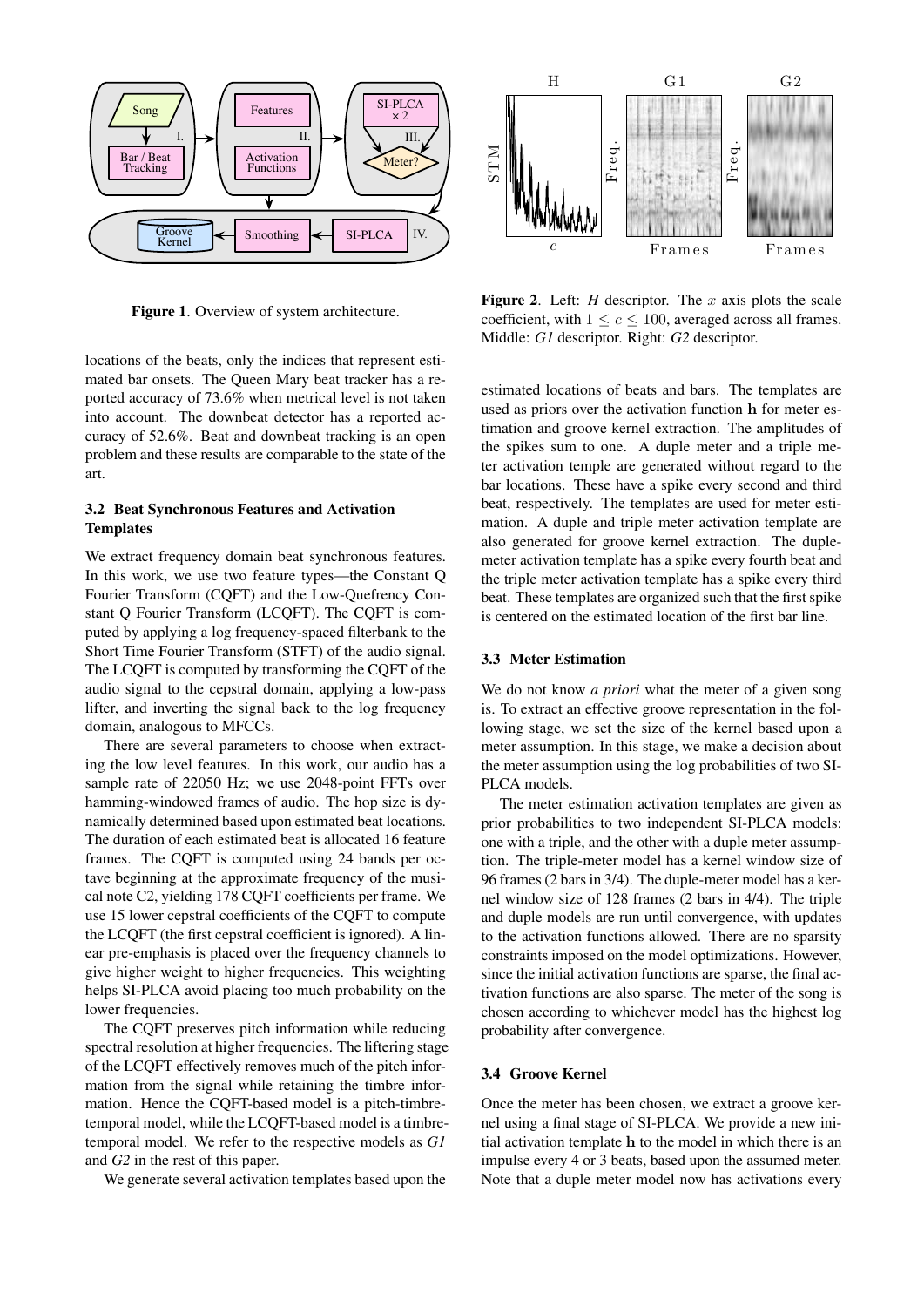4 beats, instead of 2. We also use the bar estimations produced in the second stage to center the activations at the onsets of 4/4 or 3/4 bars. The window size is set to two bars.

Weiss and Bello [20] have suggested that the optimal window size and meter may be learned by setting a sloping prior over an initial h. We tried this approach using varying initializations of h, slope degrees, initial window sizes, and sparsity parameters. In informal listening tests we found that our method provided better qualitative results when the bar and beat tracker was accurate.

Once a groove kernel has been extracted we smooth it along the time axis using a gaussian window. In this paper *G1* has no smoothing and *G2* is smoothed with a gaussian window having a standard deviation of 1 frame. Since our features have 16 frames per beat this window places approximately 95% of the window over 4 frames, or 1/16 note.

We do not know whether the phase of the groove kernel is aligned with respect to a latent two-bar groove structure of the music. Therefore for every groove kernel we enter a zero-phase and a circularly-shifted 1/2-phase version into our database.

# 4. EXPERIMENTS

### 4.1 Dataset

We built a dataset consisting of thousands of songs to evaluate the algorithms presented in this paper. All data is publicly available and we will provide the aggregate dataset and all associated metadata upon request. The data collection steps are summarized below.

We used the Echo Nest developer's API<sup>3</sup> to construct a list of 10,000 song titles across 10 genres and 10,000 unique artists. We began by querying the top styles in Echo Nest's database. An Echo Nest "style" is a search term associated with artists. Styles are essentially genres; the top ranked styes are those that Echo Nest believes yield the strongest search results. We will refer to Echo Nest styles as genres hereafter. We handpicked 10 genres from the highest ranked members of the list that we associated with having groove and variety. Table 1 shows the genres we selected, along with their Echo Nest rank.

For each genre we queried 1000 unique artists that were also cross-indexed with the  $7$ digital<sup>4</sup> database, ranked by genre relevance. For each artist we queried 1 unique song that was in the 7digital database, ranked by Echo Nest's highest "danceability" estimation.

7digital is a commercial music distribution service that maintains .mp3 previews for most of the songs in their catalogue. We downloaded all previews in our list from the 7digital website. While sampling the dataset we discovered anomalous files. We filtered these out, resulting in 8249 unique song/artist clips each between 30 and 60 seconds long. We believe that the dataset dually exhibits a wide representation of groove and low redundancy.

| Rank and Genre |                       |  |                                                    |  |          |  |          |                         |  |
|----------------|-----------------------|--|----------------------------------------------------|--|----------|--|----------|-------------------------|--|
|                | rock                  |  | 2 elec- $\begin{vmatrix} 3 \\ 1 \end{vmatrix}$ hip |  |          |  | $6$ jazz | $14$ pop                |  |
|                |                       |  | tronic                                             |  | hop      |  |          |                         |  |
|                | 17 $reggae$ 19 $funk$ |  |                                                    |  | 88 latin |  |          | $168$ world   179 coun- |  |
|                |                       |  |                                                    |  | 1azz     |  |          | trv                     |  |

Table 1. Echo Nest ranks and genres used in this work.

## 4.2 Models

We investigated three models, designated *H*, *G1*, and *G2*. *H* yields a temporal rhythm descriptor. *G1* yields a pitchtimbre-temporal groove kernel. *G2* yields a timbre-temporal groove kernel.

The *H* model is the scale invariant rhythm descriptor presented by Holzapfel and Stylianou in [7]. *H* computes multiple Direct Scale Transforms (DSTs) on the autocorrelation function of an Onset Strength Signal. We follow the procedure outlined in [7]. The DST is computed over a range of scale coefficients. The value of the maximum coefficient is denoted as C. Holzapfel and Stylianou show that the optimal value of  $C$  is related to the source material, but a value of  $C > 80$  achieves nearly constant accuracy in their rhythm similarity tasks. The *H* model sets  $C = 100$ . The final descriptor is the average of the scale transform magnitudes across frames.

The other two models are *G1* and *G2*. Their architecture and parameterization are described in Section 3. Note that the key differences between *G1* and *G2* are that *G1* uses CQFT features. *G2* is built with LCQFT features and has smoothing over the groove kernel.

Figure 2 graphically depicts three extractions from the same song clip using *H* (left), *G1* (middle), and *G2* (right). Observe that the *H* descriptor is a vector of Scale Transform Magnitude (STM) against a range of scaling coefficients (denoted c). *G1* and *G2* exhibit different images even though they are extracted on the same audio clip. *G1* has finer-grained detail in the temporal domain and a sustained tone with harmonics in the upper third of the image. The rhythmic structure is apparent in *G2*, but the tonal and temporal detail has been smoothed.

#### 4.3 Methods

A subset of 100 musical queries—10 from each genre were randomly selected from the dataset. For each query and each model the top-3 nearest neighbors were selected (excluding the same song), as measured by cosine similarity. Retrievals for the *G2* model were additionally restricted to a have an estimated tempo difference of 8 BPM to limit the range of tempo variation.

There were two sets of random retrievals. The *R1* retrieval set has 3 songs chosen at random for each query. Each retrieval in the *R2* set has an estimated tempo difference from its associated query of less than or equal to 8 BPM. Tempos were estimated by computing the median beat onset differences derived from the bar and beat tracker. Random retrieval sets were not restricted by genre.

There were two types of participants: solicited and anony-

<sup>3</sup> http://developer.EchoNest.com/

<sup>4</sup> http://us.7digital.com/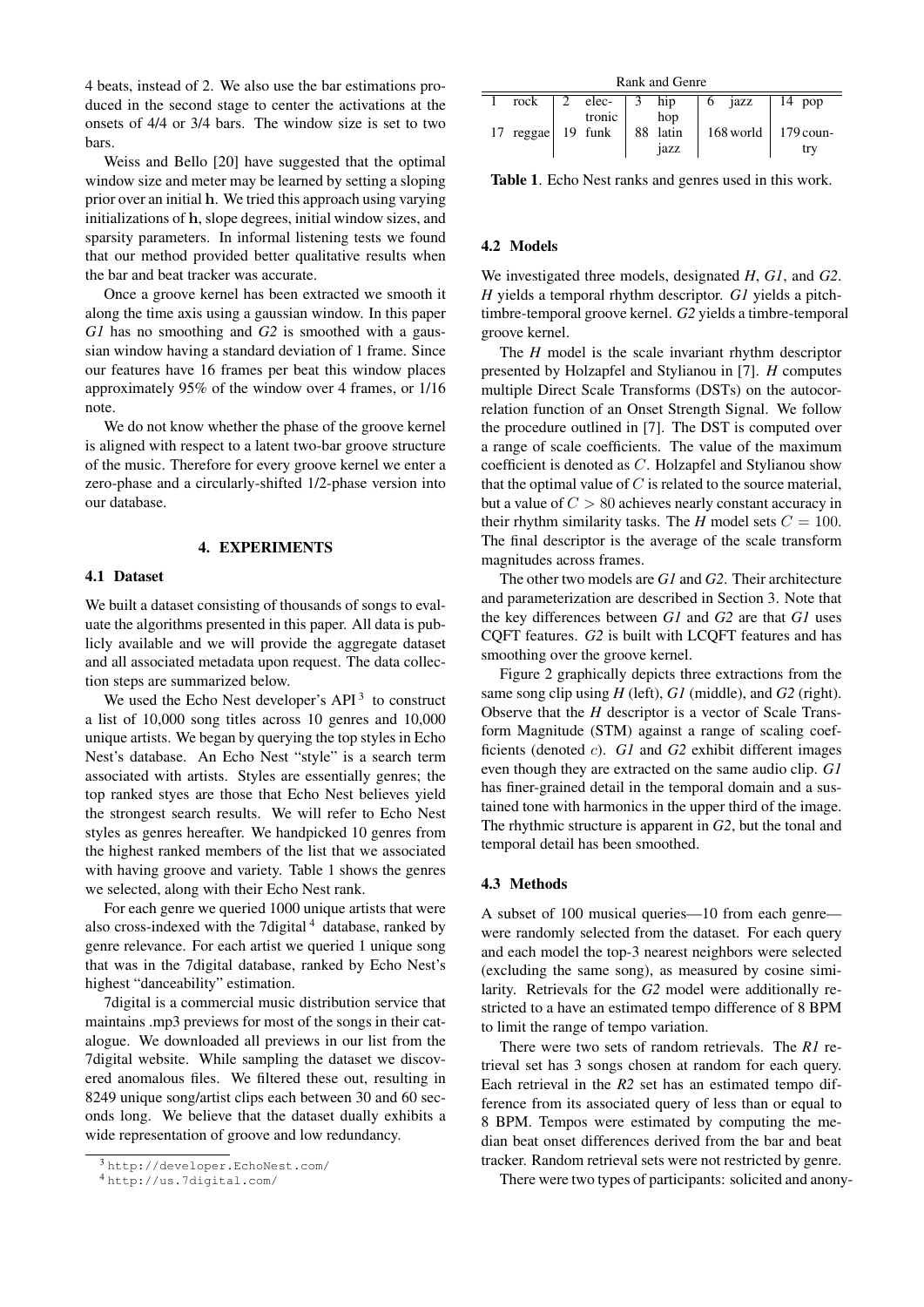mous. Solicited participants were paid if they completed the entire experiment. Both types of participants were presented the same web-based experiment interface. Participants were randomly assigned one of ten genre-based test subsets. A test subset consists of 10 same-genre queries and 5 retrieval sets. We collected 2,436 ratings from solicited participants and 236 ratings from anonymous participants. There were 56 unique human evaluators that participated in our experiment.

The experiment required that participants utilize a quiet listening room or headphones. Participants were presented with the following definition of groove [9]: "The groove is that aspect of the music that induces a pleasant sense of wanting to move along with the music."

We are unaware of any studies in the literature on the perception of groove *similarity*. We therefore asked participants to consider the similarity of groove based upon the given definition. The experimental interface further stated, "Please try to avoid judging groove similarity based upon song genre. For instance, you may find that two songs are from different genres, but you would move your body in a similar way to them. You should rate these songs as having high groove similarity."

Each participant was presented query-retrieval pairs from their test subset in random order. The audio clips were approximately 5 seconds in duration, corresponding to the expected duration of a two bar motif. They were asked to rate groove similarity on a coarse scale using radio buttons having the labels "Not Similar", "Somewhat Similar", and "Very Similar". These ratings were later assigned numerical values from the set  $\{0, 1, 2\}$ . We denote these as "coarse" ratings. Participants were also asked to rate the groove similarity of each pair on a fine scale with a slider. The slider had a range of [0, 100], but the slider's numerical value was not exposed to the user. We denote the ratings as "Fine".

A participant was required to listen to each pair of audio clips at least once and assign ratings before moving to the next comparison. Multiple listens were permitted. We note that the experimental design was modeled after the MIREX Audio Music Similarity and Retrieval<sup>5</sup> evaluation procedure. One minor difference is that the Mirex Audio Similarity task asks its evaluators to rate the top-5 ranked songs per query and model. Due to limited human resources, we restricted the retrieval space to top-3.

# 4.4 Results

Figure 3 shows the mean coarse and fine ratings per retrieval set. The red cross hairs show standard error. Table 2 shows the results of pairwise t-tests between appropriate baselines and models. Note that *G2* may only be directly compared with *R2*; these were the retrieval instances where the search space was restricted by tempo difference.

The first thing that we notice is that participants were pessimistic about the groove similarity of query-retrieval pairings. The mean coarse value across all ratings was

|      | RI-H                         | $R1-G1$ | $R2-G2$ |
|------|------------------------------|---------|---------|
|      | Coarse $4.52 \times 10^{-5}$ | 0.0038  | 0.1160  |
| Fine | $1.66\times10^{-4}$          | 0.0094  | 0.0142  |

**Table 2.** Pairwise  $t$ -test  $p$ -values. Boldface indicates a  $p$ value less than 0.05.



Figure 3. Mean coarse and fine ratings by algorithm. The red cross hairs show standard error about the mean.

0.780; the mean fine rating was 40.909. Users were more likely to rate a pair of songs as being not similar or somewhat similar than very similar. The songs in the dataset spanned a range of 10 base genres. Several participants expressed that they had difficulty cognitively separating genre and preference from groove. Indeed, Janata et al. have shown that enjoyment is correlated with groove [9]. We are not aware of a study that evaluates correlation between genre and groove similarity.

Secondly we observe that all models retrieve groovesimilar songs better than random selection when the retrieval space is unrestricted by tempo. We have learned from Janata et al. that humans are able to reliably detect the presence of groove. Our results support the hypothesis that humans may also reliably detect groove similarity.

We find that *G1* and *H* perform competitively. When adjusting for multiple comparisons using the Tukey-Kramer method each performs significantly better than *R1* (at 95% confidence), but they share similar statistical distributions with each other for coarse and fine ratings.

We notice that groove similarity ratings jump upward for random retrieval when the space is limited to an 8 BPM tempo difference from the query. Humans are more likely to rate two arbitrary songs to have similar groove if they are close in tempo.

The only model that was evaluated with a restricted tempo space was *G2*. As can be seen in Figure 3 and Table 2, this model performed significantly better than the temporestricted random set on fine evaluations. We do not know whether the increased performance of *G2* is due to a (pitchfree) low-level feature or the gaussian smoothing of the groove kernel. Our intuition leads us to believe that smoothing had a significant impact. The kernels are fairly highdimensional. By smoothing them, neighbors that were once distant due to fine differences in temporal structure become less distant (cf. Figure 2).

<sup>5</sup> http://www.music-ir.org/mirex/wiki/Audio\_ Music\_Similarity\_and\_Retrieval